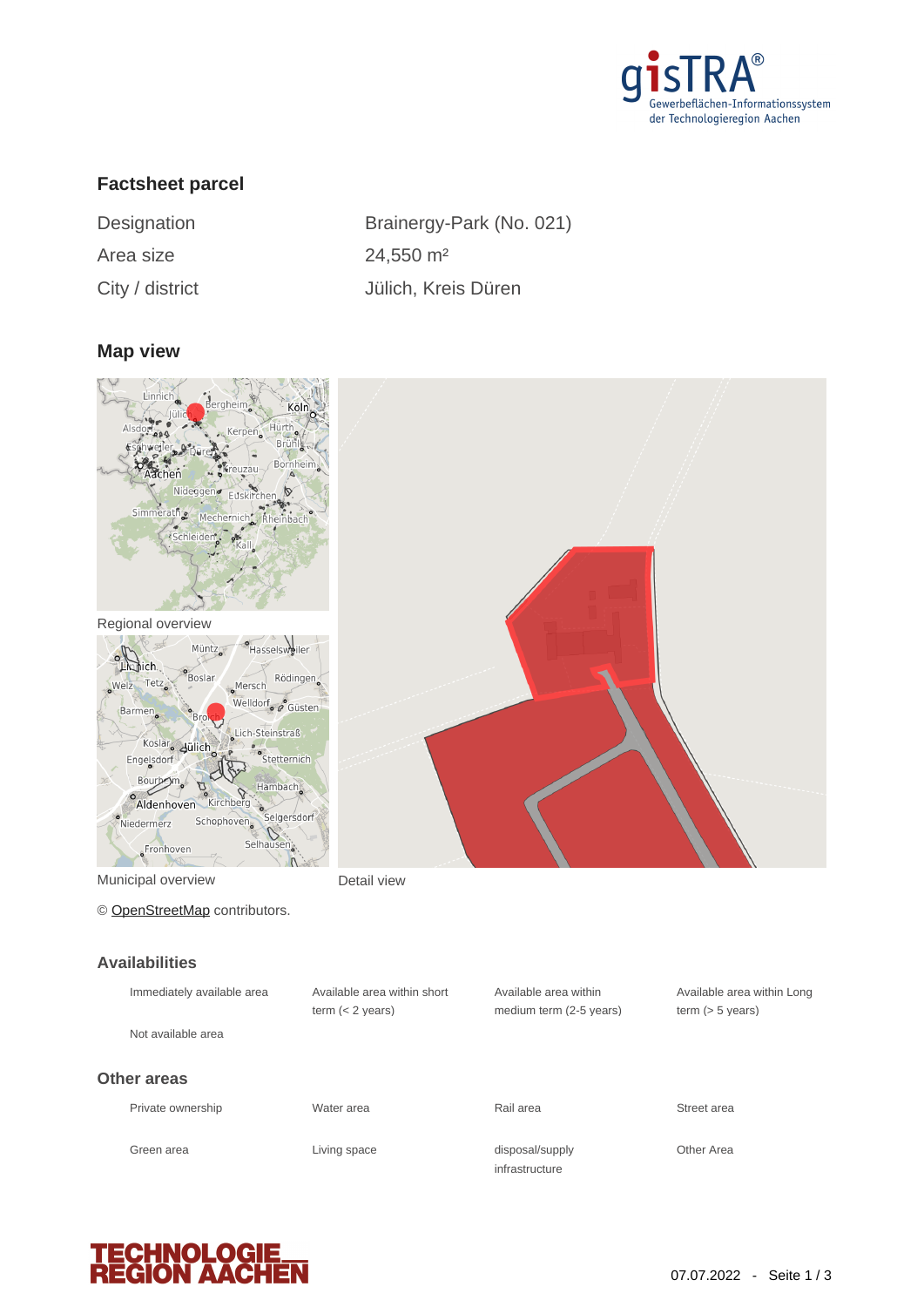

### **Parcel**

| Area size        | 24,550 m <sup>2</sup>      |
|------------------|----------------------------|
| Price            | On Demand                  |
| Availability     | Immediately available area |
| Area designation | Commercial zone            |
| <b>Divisible</b> | <b>No</b>                  |
| 24h operation    | No.                        |

## **Commercial zone**

| Location                  | Solitary location |
|---------------------------|-------------------|
| Industrial tax multiplier | 513.00 %          |
| Regional important?       | No.               |



Erreichbarkeit in 20 Minuten: 176.000 Einwohner

## **Transport connections**

|         |                             | <b>Distance</b> |       |
|---------|-----------------------------|-----------------|-------|
|         |                             | [km]            | [min] |
| Freeway | A44                         | 3.8             | 5     |
|         | A4                          | 14.9            | 18    |
| Highway | <b>B55</b>                  | 2.4             | 3     |
|         | <b>B56</b>                  | 3.8             | 6     |
| Airport | Flughafen Düsseldorf        | 64.6            | 43    |
|         | Flughafen Aachen Maastricht | 64.8            | 43    |
|         | Flughafen Köln Bonn         | 74.0            | 47    |

# **Information about Jülich**

Jülich is a town with a unique research and development potential that can be found at only a few locations around the world: